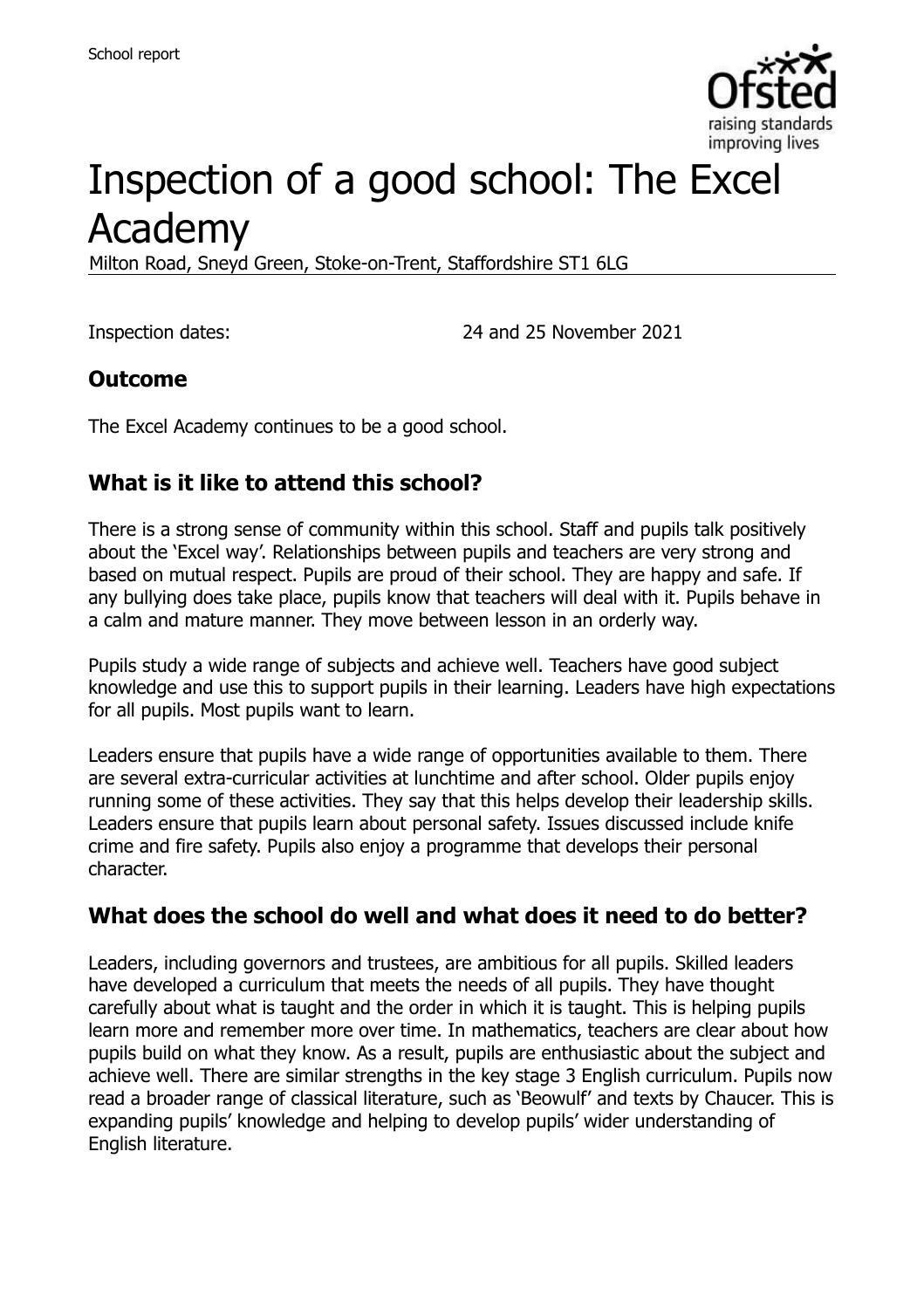

The curriculum offers a wide range of subjects in Years 10 and 11. Leaders encourage pupils to study the combination of subjects that make up the English Baccalaureate (EBacc). In 2021, the proportion of pupils studying the EBacc was below the government's national ambition for all schools. Leaders have plans to address this by increasing the number of pupils who study a modern foreign language at key stage 4.

There is some variability in how well teachers check what pupils know and remember. In some subjects, for example mathematics, this is done effectively. In some other subjects, teachers do not quickly identify pupils' misconceptions. As a result, teachers sometimes move on to new learning before pupils have fully grasped previous content. Skilled and ambitious subject leaders recognise this, and plans are already in place to ensure greater levels of consistency.

Leaders ensure that pupils with special educational needs and/or disabilities have effective support. Teachers use the information they are given about pupils' needs effectively. Consequently, these pupils achieve well.

Reading is a priority for the school. There is effective support for pupils who find reading difficult. Year 7 pupils now have timetabled reading lessons. This is helping pupils to become more confident and fluent in their reading.

The school is calm and orderly. Pupils listen attentively during lessons and follow instructions. Many pupils commented that this was typical of behaviour in the school.

The personal, social, health and economic curriculum is well organised. Character development lessons are developing good habits and positive attitudes. Pupils are well informed about their next steps through the school's carefully planned careers programme.

Pupils value the wide range of extra-curricular clubs and teams available. Leaders also provide opportunities to promote equality and diversity. One pupil said, 'Teachers value that everyone is different. They have given me confidence in being who I am'. Pupils spoke enthusiastically about their work supporting a range of local charities.

# **Safeguarding**

The arrangements for safeguarding are effective.

Pupils are confident that there is always someone to support them, if needed. Staff are appropriately trained in safeguarding. Teachers and support staff know what to do if they have concerns about a pupil's safety or welfare. Leaders manage referrals effectively. They work well with external agencies, such as health and social care professionals, to support vulnerable pupils.

Governors check that safeguarding is effective. There are robust systems in place to ensure that staff are recruited safely.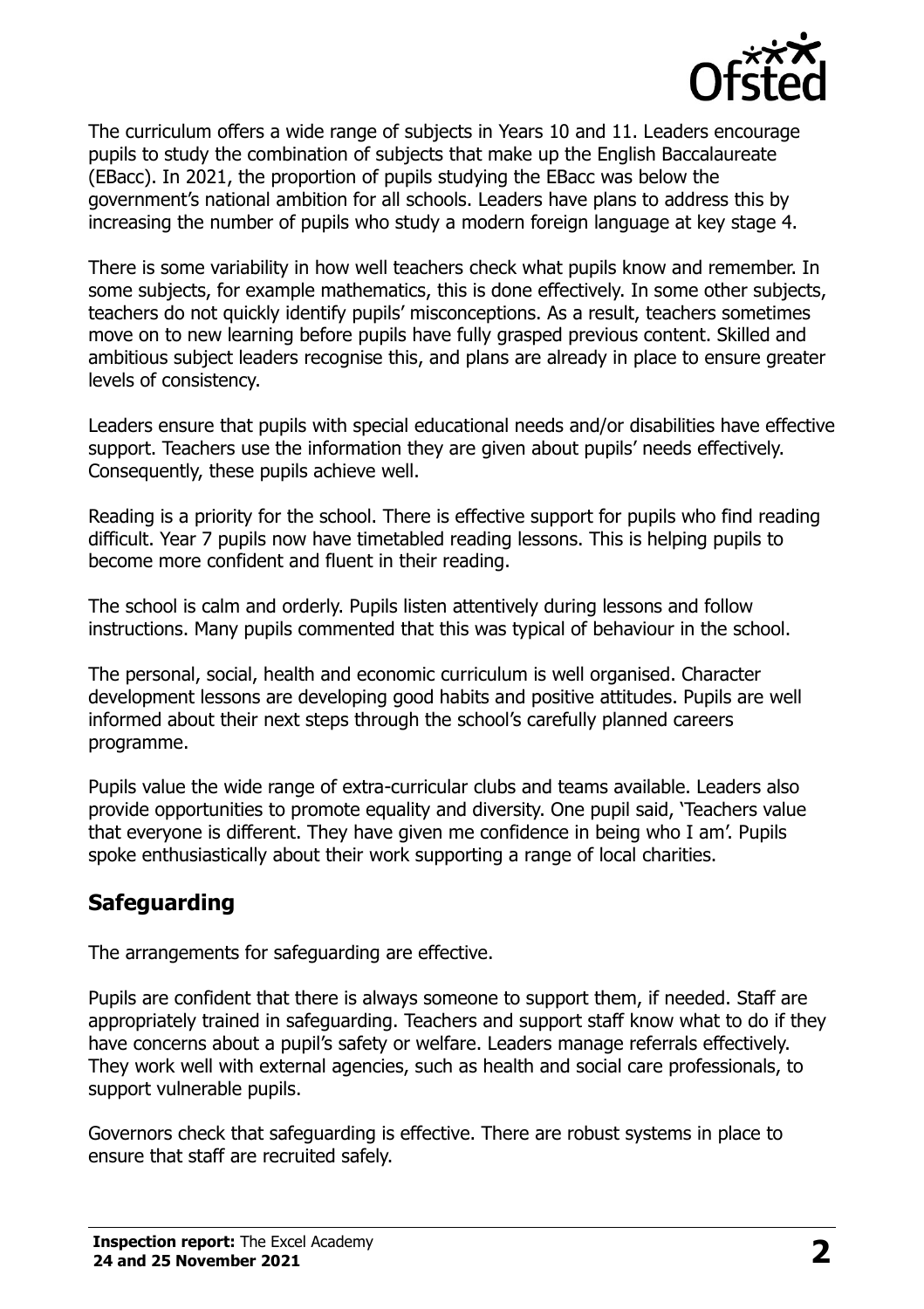

## **What does the school need to do to improve?**

# **(Information for the school and appropriate authority)**

■ The use of assessment is inconsistent between departments. In some subjects, teachers do not check pupils' understanding effectively. They are not always aware of pupils' misconceptions. Consequently, they do not always provide clear, direct feedback to address such misunderstandings. Leaders should ensure that assessment is used equally effectively in all subjects to help pupils to progress well through the curriculum

#### **Background**

When we have judged a school to be good, we will then normally go into the school about once every four years to confirm that the school remains good. This is called a section 8 inspection of a good or outstanding school, because it is carried out under section 8 of the Education Act 2005. We do not give graded judgements on a section 8 inspection. However, if we find evidence that a school would now receive a higher or lower grade, then the next inspection will be a section 5 inspection. Usually this is within one to two years of the date of the section 8 inspection. If we have serious concerns about safeguarding, behaviour or the quality of education, we will deem the section 8 inspection a section 5 inspection immediately.

This is the second section 8 inspection since we judged the predecessor school, Holden Lane High School Specialist Sports College, to be good in October 2013.

#### **How can I feed back my views?**

You can use [Ofsted Parent View](https://parentview.ofsted.gov.uk/) to give Ofsted your opinion on your child's school, or to find out what other parents and carers think. We use information from Ofsted Parent View when deciding which schools to inspect, when to inspect them and as part of their inspection.

The Department for Education has further quidance on how to complain about a school.

If you are the school and you are not happy with the inspection or the report, you can [complain to Ofsted.](https://www.gov.uk/complain-ofsted-report)

#### **Further information**

You can search for [published performance information](http://www.compare-school-performance.service.gov.uk/) about the school.

In the report, '[disadvantaged pupils](http://www.gov.uk/guidance/pupil-premium-information-for-schools-and-alternative-provision-settings)' refers to those pupils who attract government pupil premium funding: pupils claiming free school meals at any point in the last six years and pupils in care or who left care through adoption or another formal route.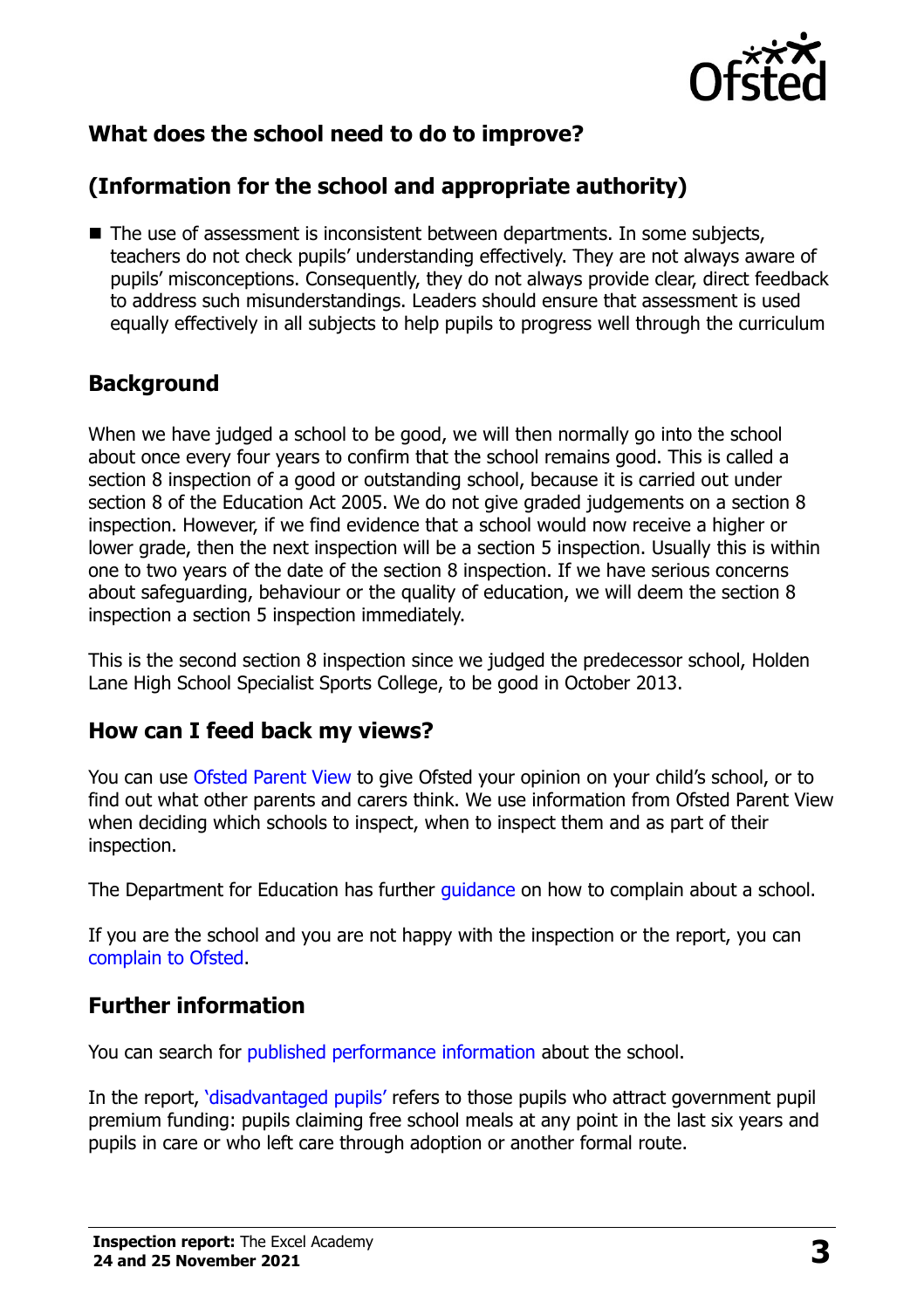

#### **School details**

| Unique reference number             | 140633                                                                |
|-------------------------------------|-----------------------------------------------------------------------|
| <b>Local authority</b>              | Stoke-on-Trent                                                        |
| <b>Inspection number</b>            | 10200377                                                              |
| <b>Type of school</b>               | Secondary                                                             |
| <b>School category</b>              | Academy                                                               |
| Age range of pupils                 | 11 to 16                                                              |
| <b>Gender of pupils</b>             | Mixed                                                                 |
| Number of pupils on the school roll | 1,117                                                                 |
| <b>Appropriate authority</b>        | Board of trustees                                                     |
| <b>Chair of trust</b>               | Kate Townsend                                                         |
| <b>Principal</b>                    | Darren Bishop                                                         |
| Website                             | www.excelacademy.info                                                 |
| Date of previous inspection         | 16 November 2016, under section 8 of the<br><b>Education Act 2005</b> |

### **Information about this school**

 $\blacksquare$  The school uses six alternative education providers.

### **Information about this inspection**

This was the first routine inspection the school had received since the COVID-19 pandemic began. Inspectors discussed the impact of the pandemic with school leaders, and have taken that into account in their evaluation.

- Meetings were held with the principal, senior leaders, middle leaders, support staff and pupils.
- The lead inspector met the chief executive officer (CEO) of the Alpha Academies Trust. The CEO is also a trustee of the Alpha Academies Trust.
- The lead inspector also met three members of the local governing body.
- Inspectors carried out deep dives in the following subjects: mathematics, science and English. For each deep dive, inspectors spoke with subject leaders, looked at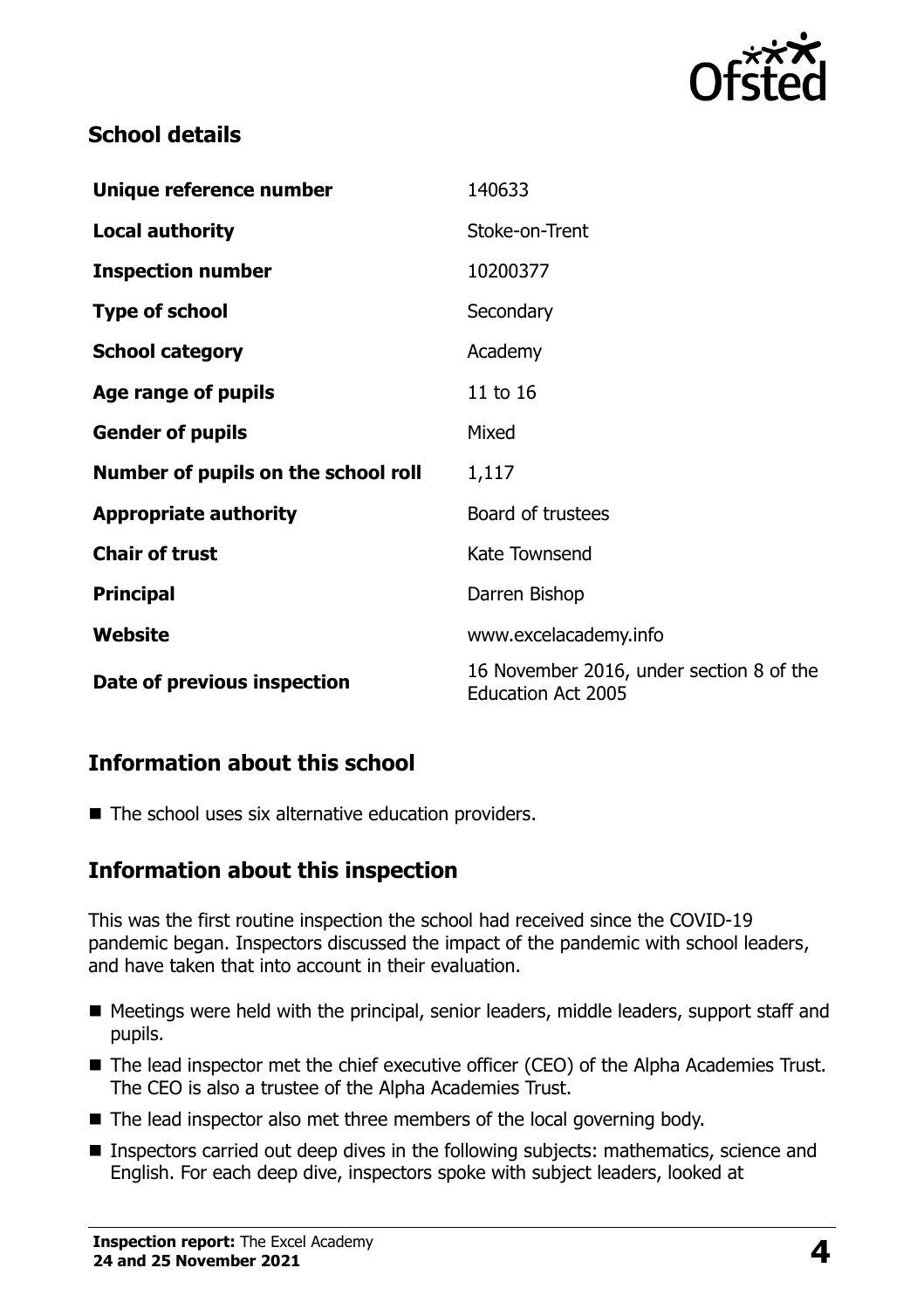

curriculum plans, visited a sample of lessons, spoke to teachers, spoke to some pupils about their learning and looked at samples of pupils' work.

- One inspector spoke by telephone with one of the alternative education providers.
- **Inspectors met with leaders responsible for safeguarding. They scrutinised records,** including those concerned with safer recruitment. They spoke with staff and pupils.
- **Inspectors observed pupils at the start of the school day and during breaks and** lunchtimes.
- Inspectors considered the views of staff who had responded to Ofsted's online inspection questionnaire.
- Inspectors considered the responses to Parent View, Ofsted's online inspection questionnaire, including free-text responses.
- **Inspectors met with groups of pupils to discuss their views of the school and talked to** pupils informally about the school. Inspectors took account of pupils' responses to Ofsted's online inspection questionnaire.

#### **Inspection team**

Richard Gill, lead inspector **Constanting Ofsted Inspector** 

Julie Griffiths Ofsted Inspector